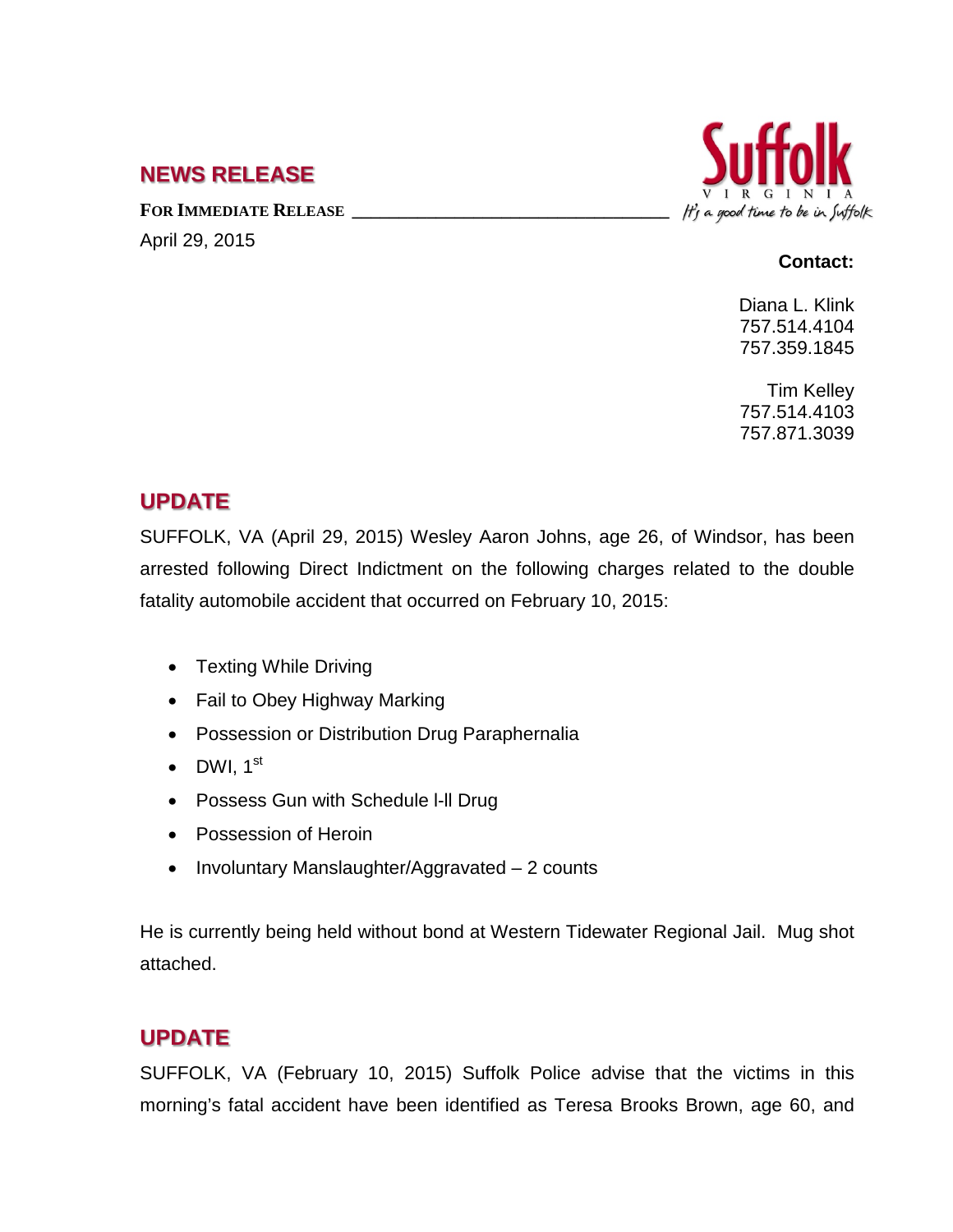Bernice Ping Brooks, age 84, mother and daughter, from Colerain, North Carolina. Mrs. Brown was the driver of the PT Cruiser.

The driver of the minivan was the at-fault driver and charges are pending following a thorough investigation by the Suffolk Police Department and review by the Commonwealth's Attorney's Office.

No further information is available at this time.

# **UPDATE**

SUFFOLK, VA (February 10, 2015) Suffolk Police advise that the affected roadway reopened at approximately 1:00 p.m.

The names of the victims have not been released pending notification of next of kin.

The cause of the accident remains under investigation.

#### **SUFFOLK POLICE AND SUFFOLK FIRE & RESCUE RESPOND TO TWO VEHICLE ACCIDENT**

SUFFOLK, VA (February 10, 2015) Suffolk Police and Suffolk Fire & Rescue personnel are on the scene of a two car accident in the 8700 block of Whaleyville Boulevard involving a head-on collision of a minivan and a PT Cruiser near the North Carolina line. Emergency Dispatch received a call 8:05 a.m. notifying of the incident.

The two female adult occupants of the PT Cruiser were pronounced deceased at the scene. The one male adult occupant of the minivan was ground transported to Sentara Norfolk General Hospital with serious injuries following treatment and assessment by Suffolk Fire & Rescue personnel. The names of the victims are being withheld pending notification of next of kin.